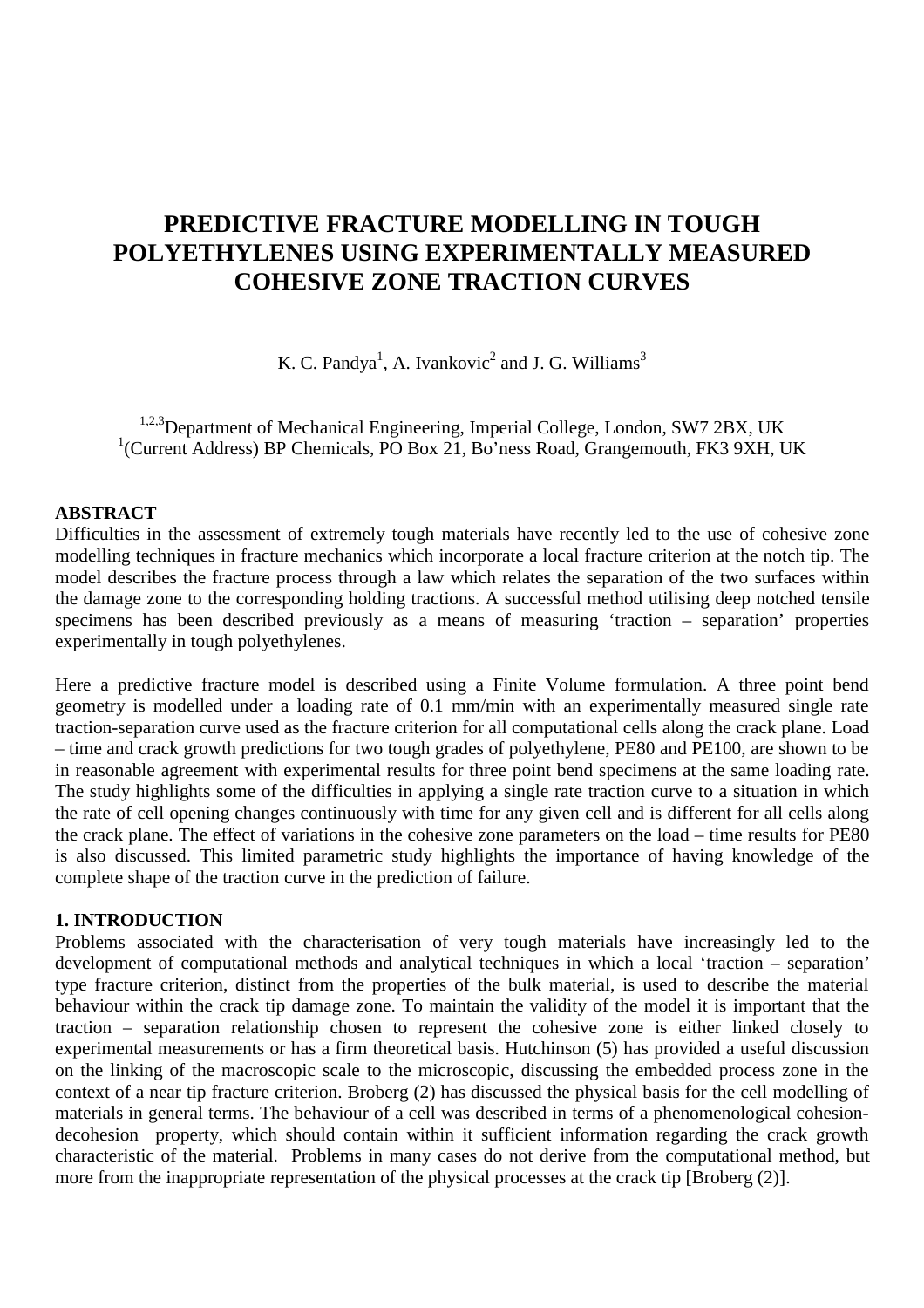Hillerborg (4) has discussed the application of the fictitious crack model to a range of materials including fibre reinforced plastics and metals. Much of the contemporary interest in this approach now arises from the increasing need to have a local and all inclusive energy based fracture criterion to obviate the need for a stress intensity based approach. A number of recent predictive numerical models have been developed through the incorporation of traction-separation curves as a local fracture criterion within a continuum [Tvergaard and Hutchinson (10), Wei and Hutchinson (11), Xu and Needleman (12)]. Along with the use of finite element techniques, finite volume (FV) is also being used increasingly in the modelling of solid mechanics problems. Some of the advantages of using FV are conservativeness, stability, accuracy and low requirements of computer resources. Murphy and Ivankovic (7) have modelled the evolution of dynamic fracture in brittle PMMA using a FV formulation. Ivankovic (6) has presented a detailed description of the development of FV techniques for the assessment of dynamic fracture.

It is now well established that crazing is the precursor to slow crack growth in tough polyethylene [Bhattacharya and Brown (1), Friedich(3)] and that the nature and rapidity of craze breakdown governs the overall resistance to slow crack growth. Micromechanical modelling of crack growth in tough polyethylene is likely to be complicated by the number of possible processes such as voiding (both at inclusion sites and sites of free volume), fibrillation, fibril disentanglement and chain scission that may occur within the damage zone prior to crack growth. An experimental method to characterise the toughness of PE80 and PE100 using circumferentially deep notched tensile (CDNT) specimens has been described previously by Pandya and Williams (8). In this paper, simulations based on an elastic plastic FV formulation are presented using experimentally measured single rate cohesive traction curves as a local fracture criterion. An initial description of this method was given earlier by Pandya et. al. (9). The use of experimentally measured traction - separation curves retains the vital aspect of physical validation in the modelling of the material which may be lacking in other micromechanical models.

## **2. MODELLING APPROACH**

The CDNT experimental procedure, test specimen and a typical experimental result are illustrated in figure 1. The load was measured by a standard 10 kN load cell and the extension of the damage zone was measured by an extensometer mounted on the specimen as shown. The gauge length of the extensometer was 25 mm and the range was 2.5 mm. In order to minimise the effects of misalignment the load train incorporated universal joints at both ends. A standard result from the test was a traction – separation curve. Measurements over a range of speeds have shown the traction–separation curves to be considerably rate dependent [Pandya and Williams (8)].



**Figure 1: Experimental Procedure for the Measurement of Traction - Separation Properties of Tough Polyethylene**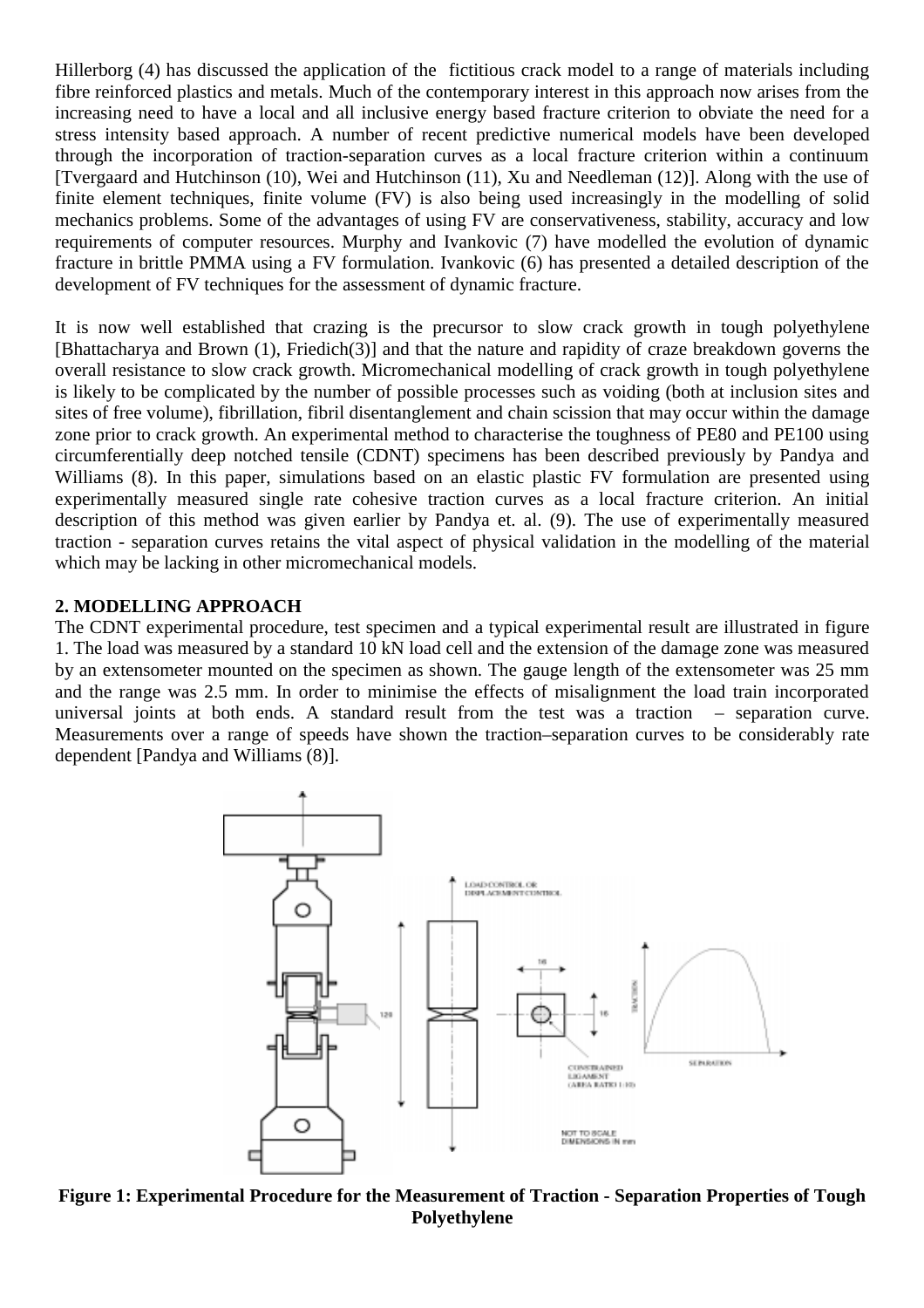Results are presented for two polyethylene copolymers, PE80 and PE100, the densities for which were respectively 940 kgm<sup>-3</sup> and 947 kgm<sup>-3</sup> and each had a Poisson's ratio of 0.3. A schematic illustration of the approach to cohesive zone modelling using a TPB geometry is given in figure 2.



**Figure 2: Schematic Illustration of the Cohesive Zone Method in a TPB Geometry**

In order to verify numerical predictions of fracture, tests were performed on a TPB specimen at a loading rate of 0.1 mm/min. At this loading rate from a simple rotational analysis the initial notch tip cell opening displacement rate was estimated as 0.006 mm/min. As a first estimate of the fracture criterion, a traction separation curve measured experimentally at 0.006 mm/min rate was prescribed for all cells along the uncracked ligament while the initial precrack was modelled as a traction free surface, as shown in figure 2. The specimen dimensions were span = 100 mm, width =  $25$  mm, thickness = 15 mm and the notch to width ratio = 0.55. Making use of geometrical symmetry only half the specimen needed to be modelled. A true stress - strain curve measured experimentally using standard dog bone specimens was specified as the material property.

## **3. NUMERICAL RESULTS AND DISCUSSION**

Figure 3a shows a traction - separation curve for PE80 measured at 0.006 mm/min along with two theoretical curves labelled curve 1 and curve 2 with lower cohesive strengths but the same break separation as the experimentally measured curve. The cohesive strength for curve 1 and curve 2 corresponds to experimental tests run on specimens at displacement rates of 0.004 mm/min and 0.0006 mm/min respectively. The experimentally measured load - time trace for a TPB specimen tested at 0.1 mm/min along with the numerical predictions for each traction curve from figure 3a are shown in figure 3b.



**Figure 3: Prediction of Crack Growth in PE80 using Measured and Theoretical Traction - Separation Curves**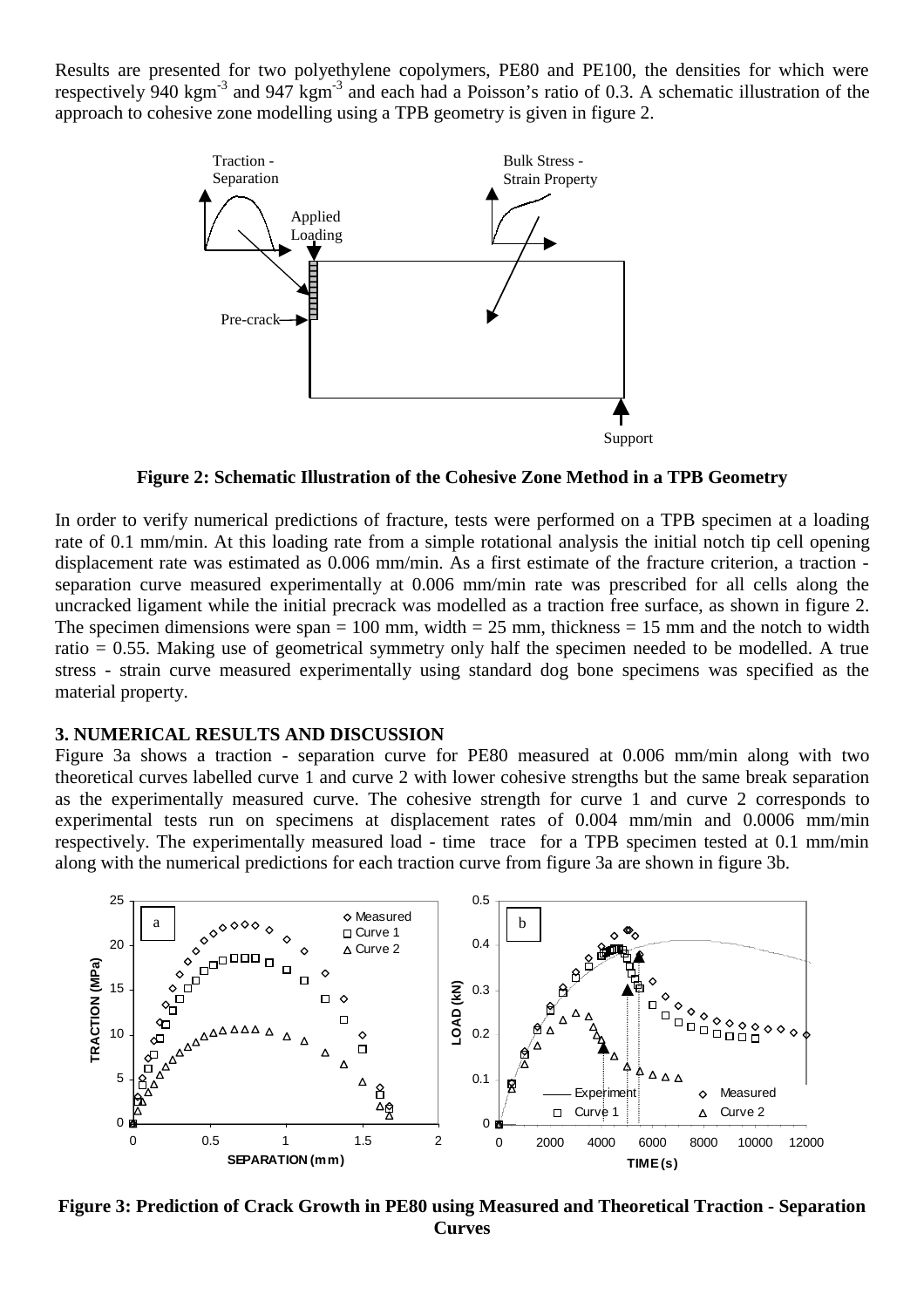In figure 3, using curve 1 good agreement is achieved up to the peak load between the experiment and predicted load - time trace. However the numerical prediction using the traction curve measured at 0.006 mm/min was found to over predict the peak load. The predicted initial fall in load is due to cells entering the decohesive state prior to the onset of crack growth. Crack growth is taken to have occurred once the opening of the notch tip cell pair reaches the value of the break separation, the position of which is indicated in each case by the arrows. For each traction curve the numerical model over predicts the fall in load after the peak. The possible reasons for this are discussed shortly by examining the manner in which the rate of cell opening varied for cells along the crack plane during the simulation. First results are shown for PE100. In figure 4a a traction curve measured experimentally at rates of 0.006 mm/min and 0.0003 mm/min are presented. Figure 4b shows the numerical prediction for PE100 using the curve measured at 0.0003 mm/min as the local fracture criterion.



**Figure 4: Prediction of Crack Growth in PE100**

As with PE80 it was necessary in the modelling of PE100 to use a traction curve measured at a lower speed than that suggested by the rate calculation in order to correctly predict the peak load. It is important here to note the limitations in the current procedure. A single fixed traction curve was applied to all cells along the uncracked ligament. Clearly in reality the notch tip cell opens at the fastest rate while subsequent cells open at progressively lower rates up to the stationary cell at the neutral axis at which point the tensile zone ends. A single traction curve thus represents an average property for all cells across the uncracked ligament. Given that the shape of the traction curve is known to be rate dependent, choosing to use a single curve presupposes that differences in the rate of cell opening can be assumed to have a negligible effect on the cohesive zone parameters of the traction curve. As this is unlikely to be the case in reality, the question remaining to be answered is the extent to which changes in cohesive zone parameters affect the load predictions. This will be shown shortly in a parametric study on the traction – separation properties for PE80. Also with reference to the test method illustrated in figure 1 the quoted measured rate of opening is clearly the applied rate as opposed to the actual notch opening. In reality, for any given cell pair, the opening rate would not be a constant but would be expected to increase with time until final separation.

Figure 5a shows the variation of cell opening at 0.5 mm intervals along the ligament for PE80 using curve 1 in figure 3a as the traction curve for all cells. Crack growth occurs at a cell opening of 0.87 mm which corresponds to a total separation of 1.74 mm. It is clear that the displacement rate for any given cell pair is not constant but changes with time. There is also a change in gradient when crack growth occurs in the notch tip cell, at around 5000s, which affects the displacement rate of not only the notch tip cell but all cells along the ligament. Also from figure 5a there is a significant difference between the rate of opening at the notch tip and cells further away from the notch tip along the ligament. Figure 5b compares the initial gradients for the curves shown in figure 5a.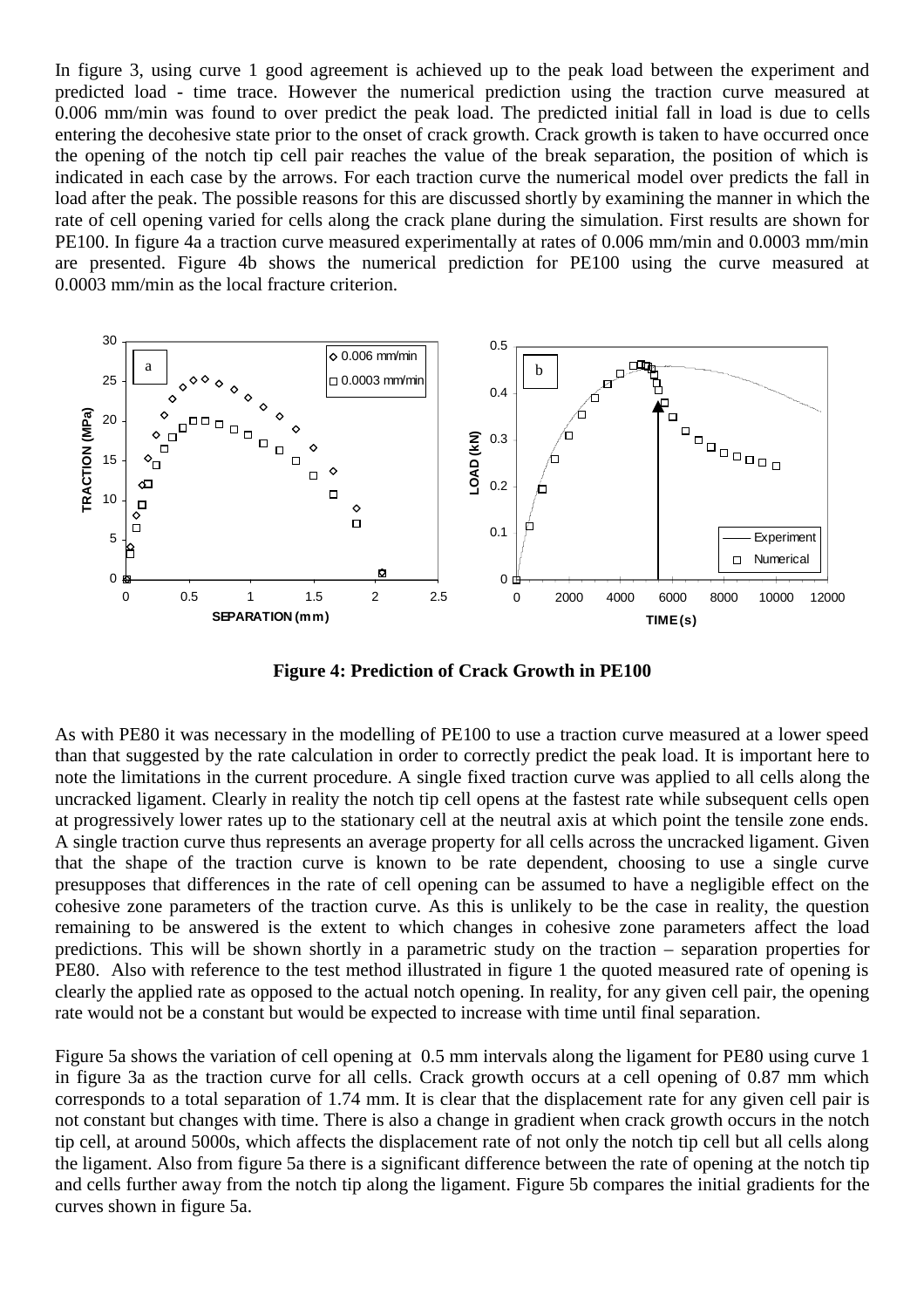

**Figure 5: Variation in Cell Opening as a Function of Time for PE80**

The initial gradients in figure 5b are given by linear curve fits for the notch tip cell and for a cell at 3.0 mm from the notch tip. The opening rate of the notch tip cell is in good agreement with the displacement rate of 0.006 mm/min for which the traction - separation curve was originally chosen. However subsequent cells all opened at lower rates and it was therefore not strictly correct to apply a single rate traction curve to these cells. Investigation of the numerical results showed that as the solution proceeded in time the notch tip cell was the first cell to reach the decohesive state. Examination of the state of cells adjacent to the notch tip cell along the interface showed that a large number of cells were close to the decohesive state. It is likely that the greater than expected increase in compliance, as indicated by the greater fall in the numerically predicted load compared to the experiment, occurred not only because many cells reached the decohesive state in succeeding time steps, but because the decohesive branch of the traction curve applied to these cells was too steep. Figure 6 shows the cell opening rate calculated from the cell displacement profiles of figure 5, crack growth occurring at 5000s.



**Figure 6: Variation in Cell Opening Rate for a PE80**

From figure 6 there is clear evidence of the inappropriateness of using a fixed single rate traction curve for the modelling of a physical situation in which rates of cell opening are changing so significantly. Notwithstanding the comments of the preceding paragraph the comparisons of experimental and numerical results shown earlier for each grade do represent a good indication of how a cohesive zone modelling technique may be used to make crack growth predictions in tough materials. A limited parametric study is now presented on the effects of changing the cohesive zone parameters on the load – time predictions for PE80.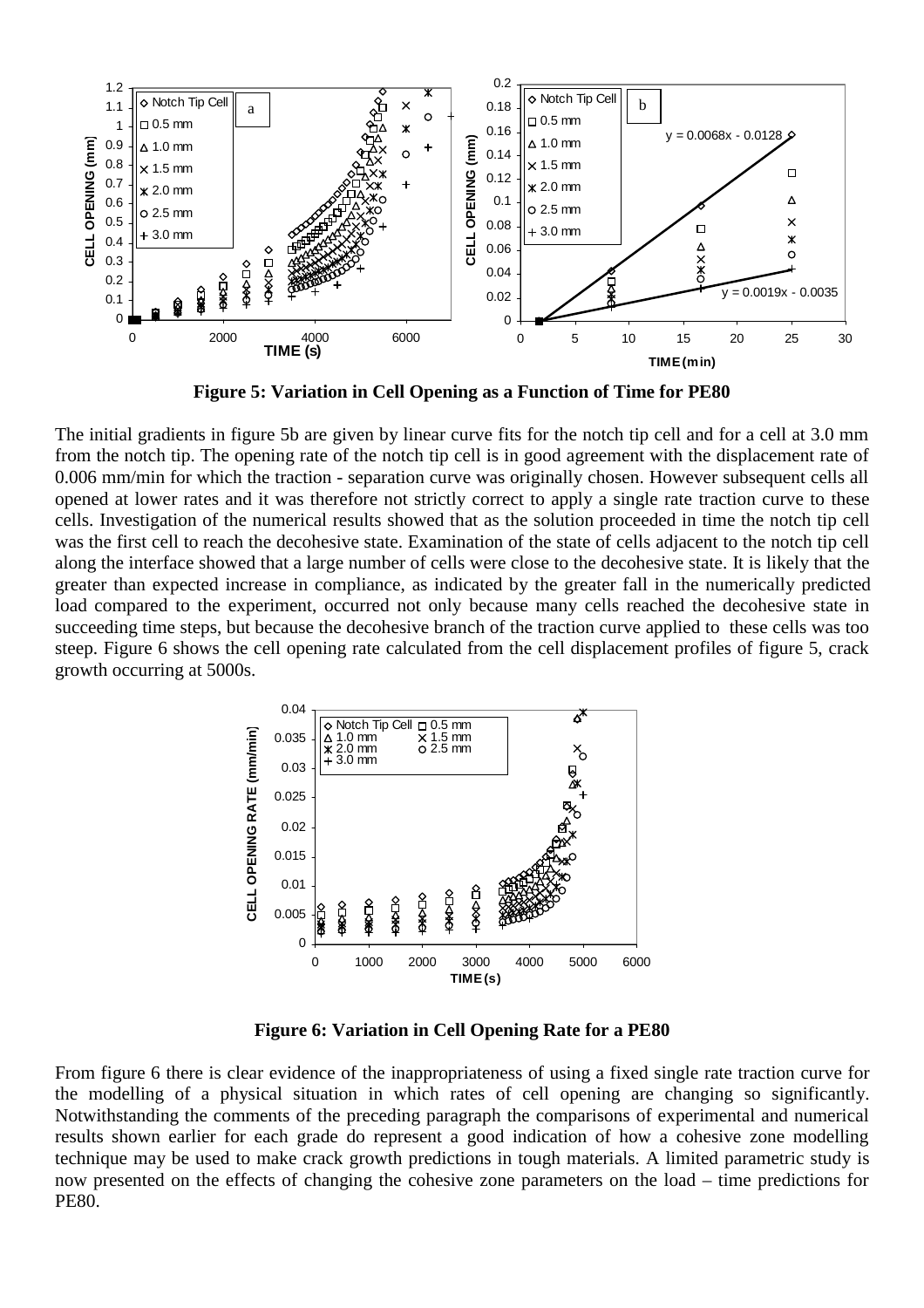

**Figure 7: Traction - Separation Curves with Different Cohesive Zone Parameters used to Model Crack Growth in PE80**

In figure 7 the original traction curve 1 from figure 3a is shown along with three theoretical curves. In curve 2 the cohesive strength is kept the same and the break separation is doubled thus doubling the area under the curve. In curve 3 the cohesive strength is halved and the break separation doubled leaving the area under the curve the same. In curve 4 the cohesive part of the traction curve was kept the same as in curve 1 and only the displacement values beyond the cohesive strength were doubled. The numerical predictions for the tractions curves of figure 7 are shown in figure 8.



**Figure 8: Numerical Load – Time Predictions in PE80 for Different Cohesive Zone Parameters**

A number of observations can be made regarding the load - time traces. Firstly the predicted peak load for curve 2 is higher than that predicted by any other curve and also the peak occurs at a longer time. The value of the predicted peak load and the time at which it occurs is thus seen to be dependent not only on the value of the cohesive strength (which are equal in curves 1 and 2) but also on the path taken by the traction curve in getting to that stress. Clearly a longer time is taken and more energy is dissipated when curve 2 is used as the local fracture criterion rather than curve 1. The nature of unloading prior to crack growth is seen to be dependent on the value of the break separation. A steep decohesive branch of the traction curve leads to the prediction of a sharp drop in load after the peak prior to crack growth. However, when the value of break separation is doubled for the same cohesive strength (as in curve 2), the reduction in load is less sudden due to the more gradual decohesion path prior to cell separation. The slope of the unloading portion of the load -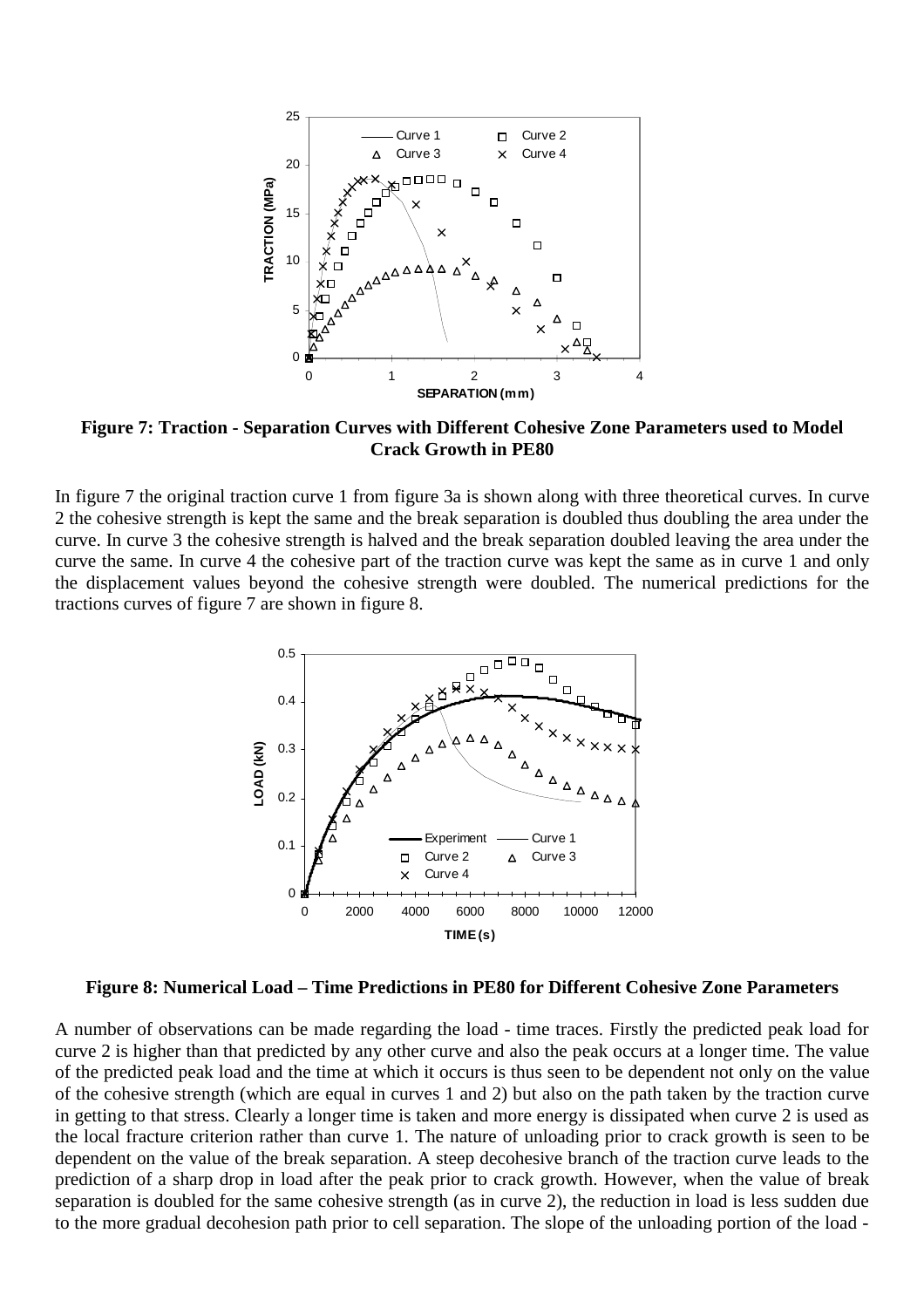time trace is thus dependent on the degree of steepness of the decohesive branch of the traction - separation curve. As expected, when traction curve 3 is used both the peak load and the rate of unloading are lower than that for either curve 1 or curve 2. One can thus look at the results in two parts: (1) the cohesive branch of the traction curve and the associated load rising portion of the predicted load - time trace and (2) the decohesive branch of the traction curve and the associated unloading portion of the predicted load - time trace. The numerical prediction for curve 4 shows good agreement with the experimental curve up to the peak load and there is also much closer agreement with the unloading portion of the curve than obtained through the use of any of the other curves. It must be noted again that the traction curve has been applied to all cells along the interface and thus models a situation in which the cohesive parameters for leading cells do not change with time as softening and/or crack growth occurs. The good agreement between the experimental and numerical result for curve 4 may therefore be because this traction curve represents a good approximation to the curve that would have been obtained had it been possible to average the traction - separation curves between the high rate notch tip cell and cells further along the uncracked ligament. The above parametric study shows conclusively that the numerical predictions are dependent not only on the area under the traction – separation curve but on the actual cohesive zone parameters. Both the values of the cohesive zone parameters and the entire path of the traction – separation curve are required for a proper fracture assessment. The distinction between the numerical predictions for curves 1 and 3 in figures 7 and 8 is evidence of this.

A possible extension to the model would be to build up a database through experimental measurements of traction - separation curves measured at a number of displacement rates and temperatures, although for the rates considered here temperature effects are considered insignificant. With a database in place, as the simulation proceeded there could then be a process of switching between curves depending on the current state at any given time i.e. for any cell, for a given separation and rate a corresponding traction would be found from the family of curves. A degree of generality currently not present in the simulation could then be introduced. Figure 9 illustrates this.



**Figure 9: Schematic Representation of Possible Switching Between Traction Curves during Numerical Simulation**

#### **4. CONCLUSIONS**

A single rate traction curve was found to be an unsuitable representation of physical reality at the notch tip. A single traction curve represents an average property and is unable to take into account the significant rate effects present at the notch tip. Within the limitations of using a single rate curve it was possible to make some preliminary assessments of crack growth predictions in PE80 and PE100. In future a generalised fracture assessment may be achieved by incorporating a family of rate dependent traction curves into the model and switching between them during the simulation. Alternatively a fully integrated mathematical material model could be developed which would cater for any possible changes in rate or temperature as the simulation proceeded. Parametric studies revealed the dependence of load and crack growth predictions on